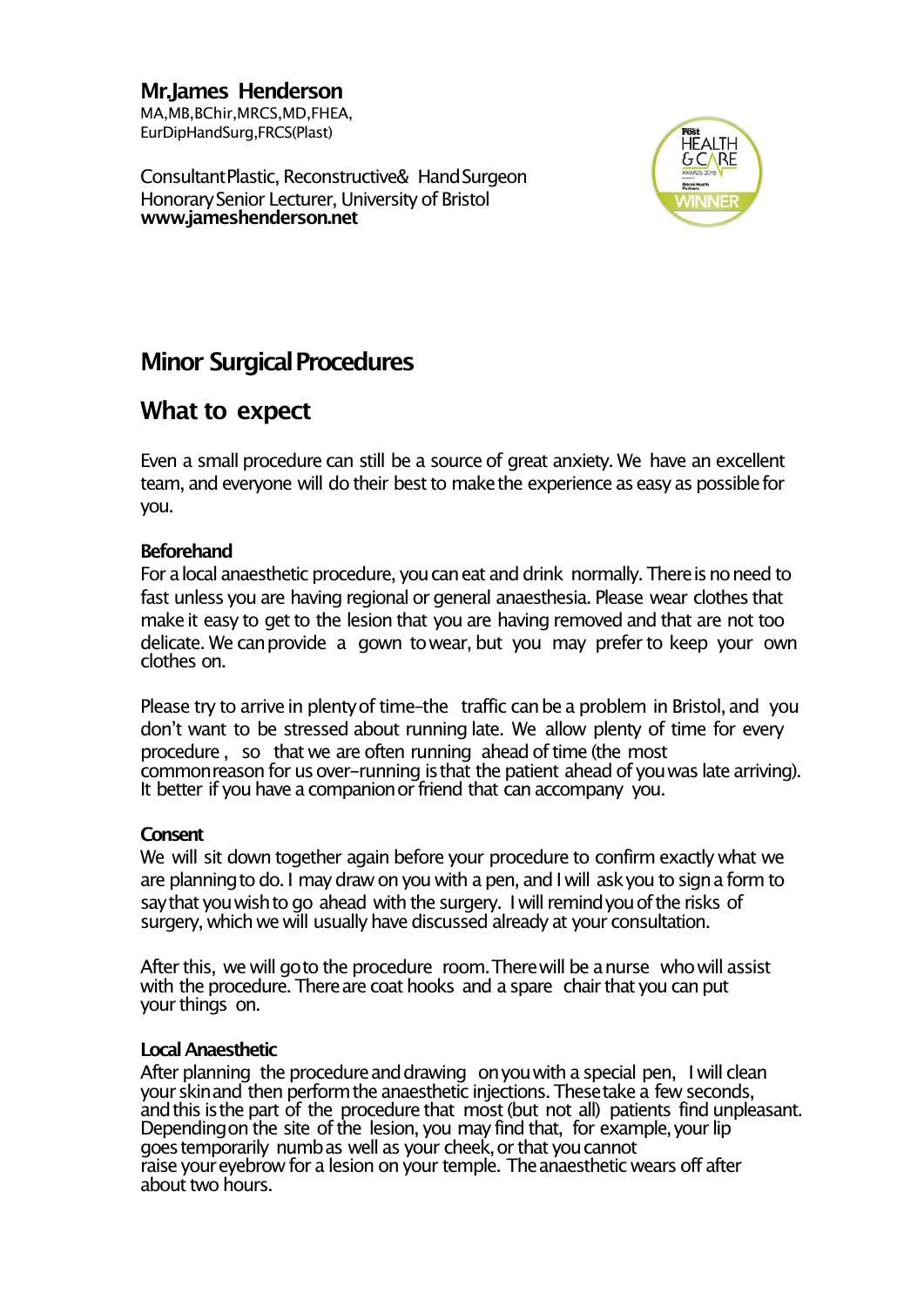### **Preparation**

I will clean your skin again with an antiseptic solution, this time cleaning a large area. I will then place a drape over the area to ensure that I have a sterile operating field to minimise the risk of wound infection.

### **Procedure**

I will check that you don't have any sensation at the site before starting, although you will feel a small amount of ʻpushing and pulling'. Most patients do not find this unpleasant at all, and people are usually surprised that this part of the treatment is relatively quick.

## **Sutures**

I will select sutures (stitches) to give you the least visible scar. If appropriate I will use absorbable ('dissolving') sutures, although these probably don't result in quite such a good scar asthe synthetic ones that need to be removed. Most sutures are removed after seven days, although this does vary with body site. On the face,I use very fine sutures, and on the back, I may use very strong sutures buried under the skin to prevent the wound from coming open (dehiscing) before it is fully healed and to stop the scar from stretching over time.

## **Dressings**

I always provide a dressing for the wound, and depending on the site of the wound and your preference, this may be ʻsteristrips' (sticky paper dressingstrips), glue, or antiseptic ointment, as well as conventional sticky dressings and bandages. The dressing is an important part of the surgery, and I select dressings to optimise the final scar appearance as well as to make your life as easy as possible afterwards.

#### **Immediatelyafter**

Patients may feel a little lightheaded immediately after surgery, and so even if you feel fine, we like you to sit down for 10 minutes afterwards and have a drink. You can usually resume normal activities after this, depending on your occupation and plans. I will advise you about specific restrictions, sports and return to work at your consultation.

#### **Follow-up**

We will arrange an appointment for removal of sutures with you, and if further follow- up is needed, my secretary will contact you to offer an appointment at your convenience. If samples have been sent away for analysis,I will contact you with the results (usually by post).

#### **Scar maturation**

Scars take up to two years to fully settle (mature). Initially, your wound is the same colour as your skin, but as it heals, the scar becomes thicker and red, Scar redness usually peaks between four and eight weeks. The scar will then settle gradually. After a year, the scar is usually paler than the surrounding skin.

The process of scar maturation can be speeded – up by 'scar massage'. Once the wound has healed, you should use a little moisturiser and massage the scar. This really means applying pressure to the scar, and this gradually leads to a realignment of collagen